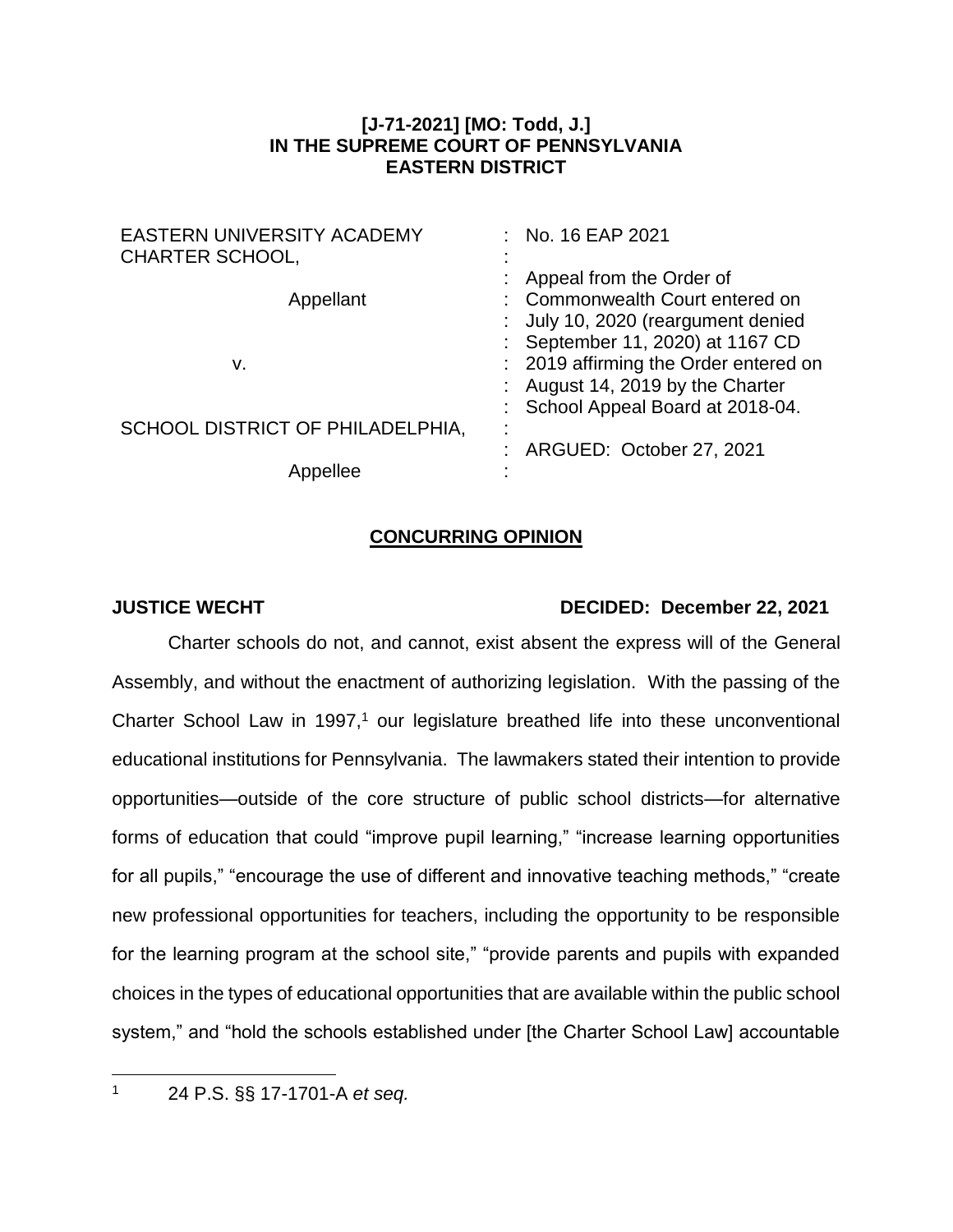for meeting measurable academic standards and provide the school with a method to establish accountability systems."<sup>2</sup>

Because charter schools are entirely creatures of statute, their authorizing legislation necessarily must be comprehensive. Such laws must set forth with precision and clarity all of the rights, obligations, and duties of both the charter school and the supervising school district, and must outline all of the procedures necessary for the creation, renewal, and dissolution of a charter. Each Charter School Law case that comes before our Court is a reminder that, despite lofty goals, this legislation is not as comprehensive or precise as it could, and must, be. For example, in *Discovery Charter*  School v. School District of Philadelphia,<sup>3</sup> this Court highlighted three such omissions, remarking (unanimously) that, even though the Charter School Law is "an exhaustive statutory framework governing charter authorization, renewal, and revocation," it nonetheless lacks a "procedure to amend the material terms of a charter, a time frame or substantive standard governing a local school board's evaluation of an amendment request, or an appellate procedure conferring jurisdiction upon the [Charter School Appeal Board] when a school district acts or fails to act on a charter amendment request."<sup>4</sup> Today's case brings to light still more omissions and instances of imprecision in this consequential statutory construct. I begin with the glaring gap that lies at the heart of the present dispute.

The process for obtaining and renewing a charter operates as follows. The petitioning party must file an application with the school board of the district in which the

<sup>2</sup> *Id.* § 17-1702-A(1)-(6) (capitalization and numbering omitted).

 $3$  166 A.3d 304 (Pa. 2017).

<sup>4</sup> *Id.* at 318.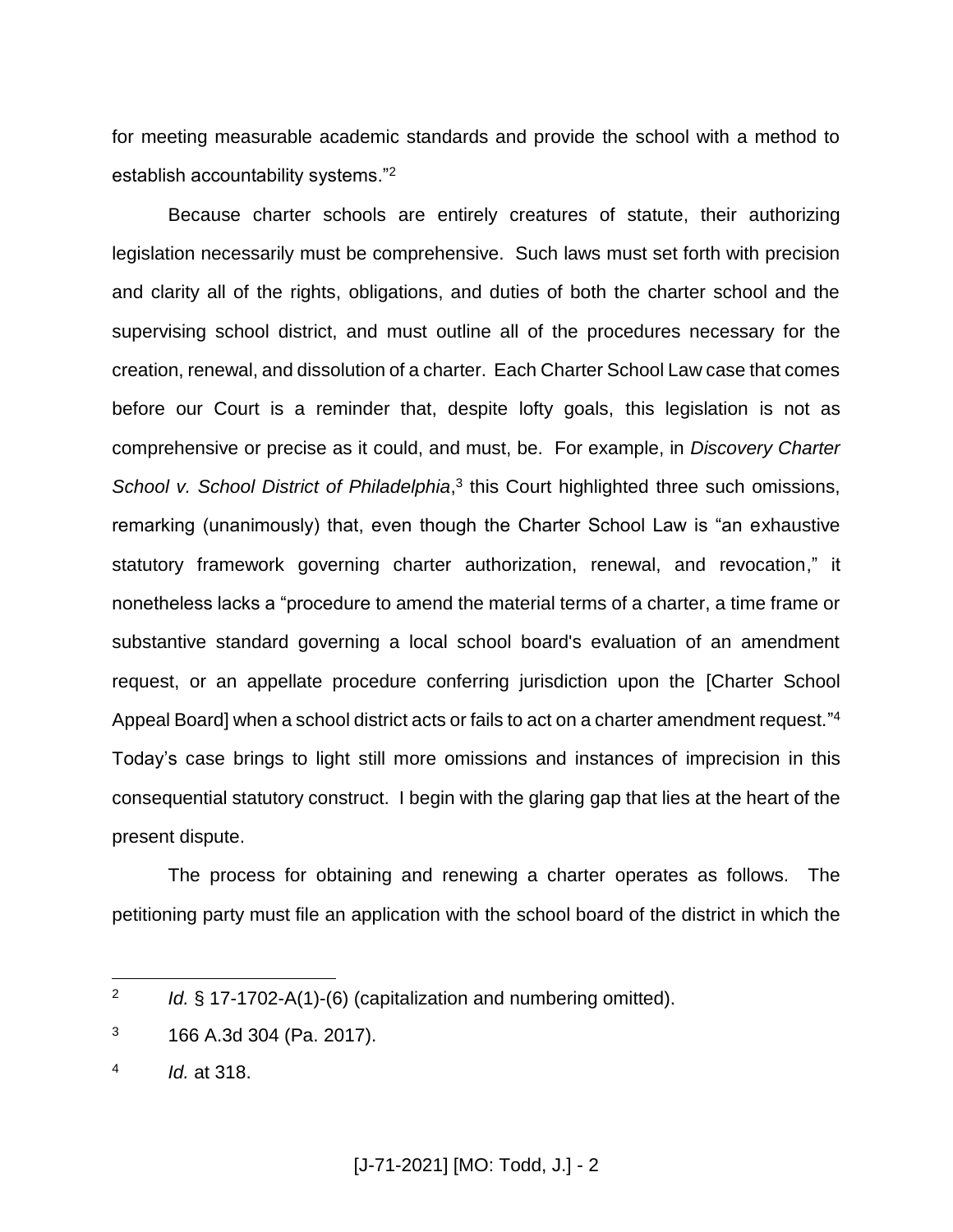party seeks to establish the charter school, substantively addressing seventeen different criteria.<sup>5</sup> Following a public hearing,  $6$  the school district may issue the charter for up to five years.<sup>7</sup> Each year, the school district's board must "assess whether each charter school is meeting the goals of its charter."<sup>8</sup> As the term of the charter progresses, the charter school may seek renewal of the charter for up to another five years. Before the charter may be renewed, the governing school board must "conduct a comprehensive review,"<sup>9</sup> and may "choose not to renew based on any of the following:"

> (1) One or more material violations of any of the conditions, standards or procedures contained in the written charter signed pursuant to section 1720-A.1

> (2) Failure to meet the requirements for student performance set forth in 22 Pa. Code Ch. 5 (relating to curriculum) or subsequent regulations promulgated to replace 22 Pa.Code Ch. 5 or failure to meet any performance standard set forth in the written charter signed pursuant to section 1716-A.2

> (3) Failure to meet generally accepted standards of fiscal management or audit requirements.

(4) Violation of provisions of this article.

(5) Violation of any provision of law from which the charter school has not been exempted, including Federal laws and regulations governing children with disabilities.

(6) The charter school has been convicted of fraud.<sup>10</sup>

- 6 *Id.* § 17-1717-A(3)(d).
- 7 *Id.* § 17-1720-A-(a).
- 8 *Id.* § 17-1728-A(a).
- 9 *Id.* § 17-1728-A(c).
- <sup>10</sup> *Id.* § 17-1729-A(a).

<sup>5</sup> 24 P.S. § 17-1719-A.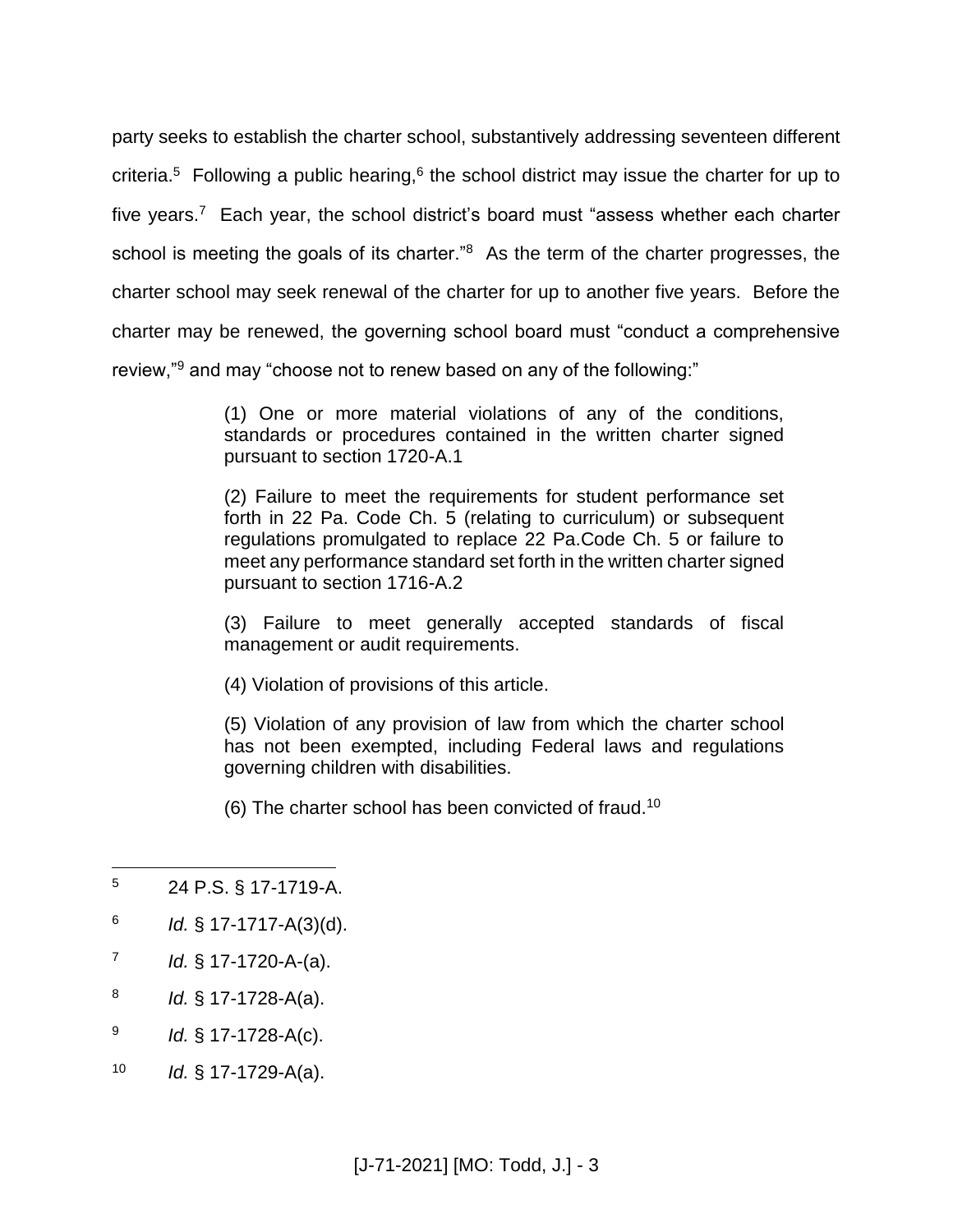The question before the Court requires interpretation of the language chosen by the General Assembly to identify the point(s) in time at which a nonrenewal decision may (and/or must) occur. The district may choose to revoke or not to renew a charter "[d]uring the term of the charter" or "at the end of the term of the charter."<sup>11</sup> The phrase "at the end" is devilishly ambiguous. A few hypotheticals suffice to illustrate the problem with the language used in the legislation.

Assume that a person goes to a dentist for a root canal. The dentist assures the patient that the pain she is experiencing will cease "at the end of the procedure." Now, assume that a person attends a cooking class, and is assured by the master chef that "at the end of the class," she will know how to make three different types of pasta. In both of these scenarios, "at the end" reasonably can be interpreted to mean "by the end."

Now consider a person who goes to see the latest 3D movie at the local theater. Upon paying for an admission ticket, the theater employee hands the patron a pair of 3D glasses and instructs the patron that he must return the glasses "at the end of the movie." No one reasonably would believe that use of "at the end" means the patron must stand up and rush to the return receptacle, dropping the glasses therein to ensure that they were returned "by the end" of the movie (*i.e.*, at or before the precise moment that the film concludes). The use of "at the end" in this scenario reasonably can be interpreted as permitting return of the glasses after the movie ends or within a reasonable time thereafter.

Given the existence of countervailing yet mutually plausible interpretations, the statutory term is ambiguous.<sup>12</sup> In such situations, our job is to strive to decipher what the

 $11$  *Id.* 

<sup>12</sup> *See A.S. v. Pennsylvania State Police*, 143 A.3d 896, 905-06 (Pa. 2016) ("A statute is ambiguous when there are at least two reasonable interpretations of the text.").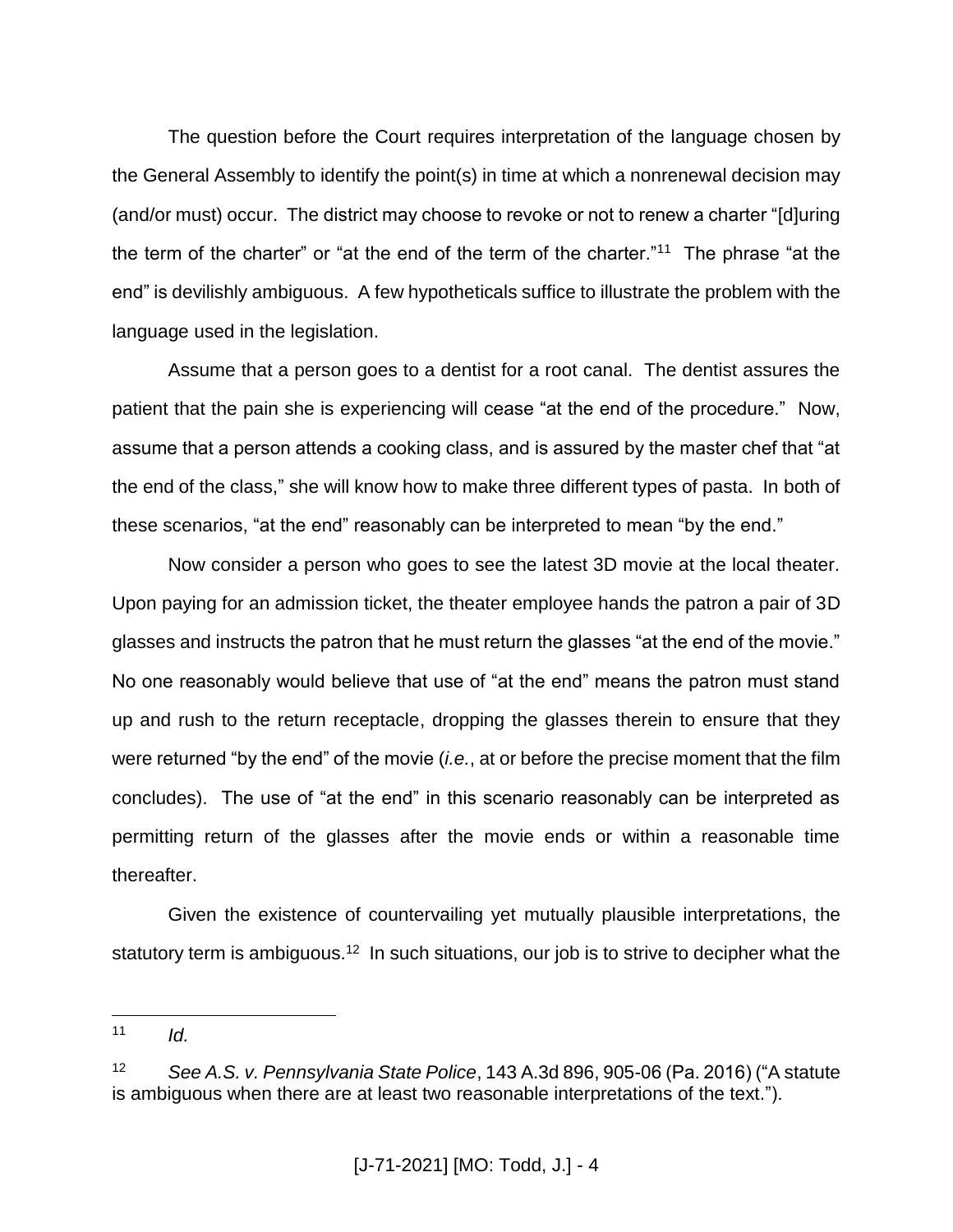General Assembly intended. The Majority examines the statutory language used in the Charter School Law as a whole, and demonstrates reasonably and contextually that the General Assembly did not actually construct or intend a hard deadline for decisions to revoke or non-renew charters that would fall on the exact date that the charter expires. My own close review leads me to agree that the General Assembly did not intend "at the end" to mean "by the end," and did not intend for all revocation/nonrenewal decisions to be made no later than the precise date of the expiration of the charter.

This interpretation presents a significant problem for the charter school in this case, which urged this Court to find within the bounds of the Charter School Law a firm deadline that we conclude was not provided for in the text of the statute by the General Assembly. As a matter of law, the charter school's position is incorrect. But it is far from silly. In view of the imprecision in the statute, the charter school's arguments carry some weight. And that brings me to more of the General Assembly's omissions in this purportedly comprehensive statute.

The most conspicuous missing piece is a deadline by which a school district must act. By now, it is clear that the deadline cannot be the date of the charter's expiration. There is no realistic way that a school district can perform its statutory duties, such as its comprehensive review of the charter's performance, or its duty to provide the school with due process protections, by that fixed point in time. The school district must be afforded some amount of time after the charter expires to hold hearings, and to make its decision. But how long can a school district take to decide? While the charter school may continue to operate during the review process,<sup>13</sup> that ability appears to exist only until the review process is completed. If the ultimate decision by the school board is not to renew the charter, the operation must cease. This leaves charter schools, students, parents, and

 $13$ <sup>13</sup> *See* Maj. Op. at 25 n.15.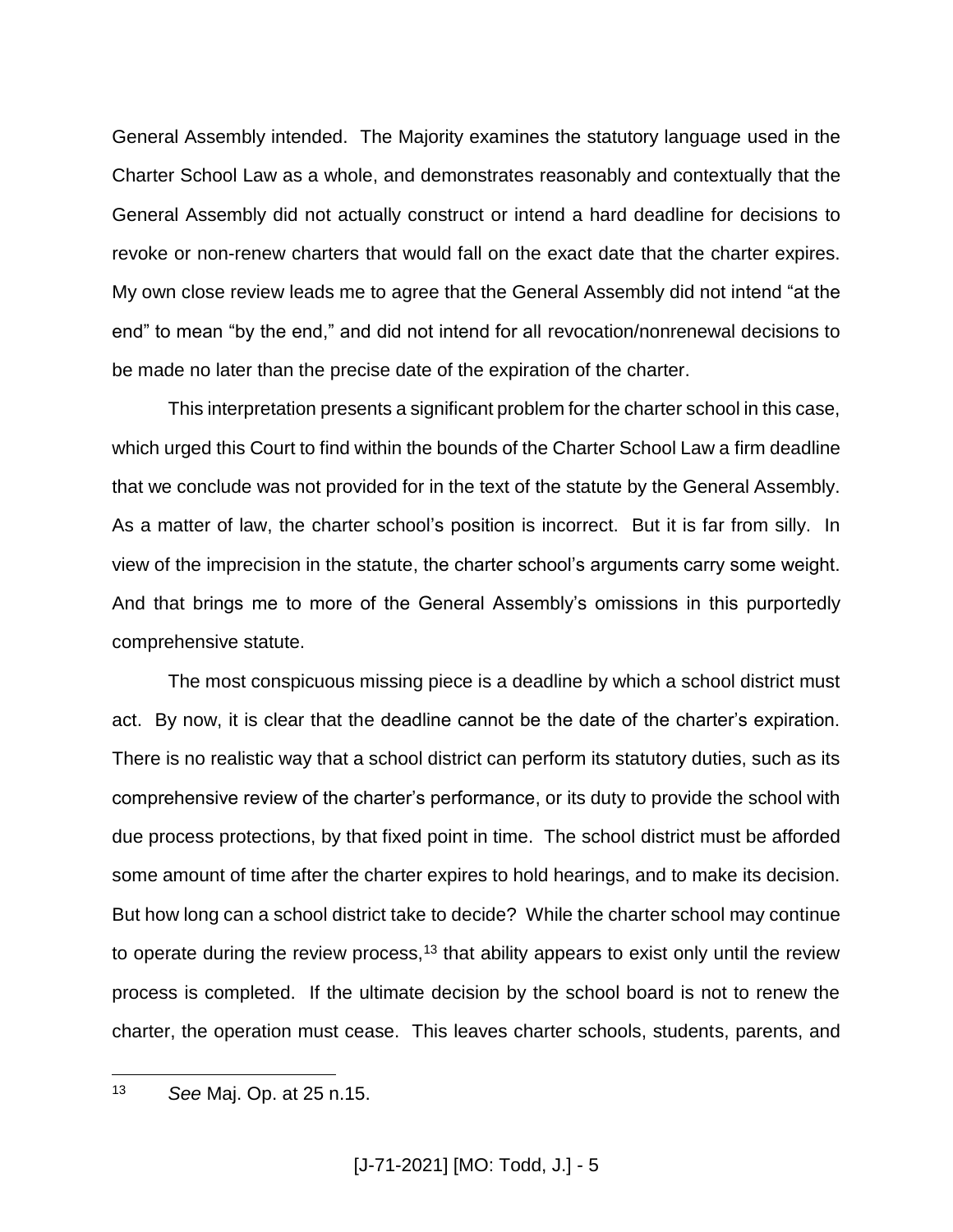even taxpayers in a perpetual state of uncertainty. A state of temporary existence offers no solace given the weighty educational and financial interests in play during the renewal process.

On the other hand, the school district's decision-making process is not always easy or straightforward. The comprehensive nature of that process can be laborious and saturated with complex and amorphous data. This becomes even more problematic when school districts, such as the vast School District of Philadelphia, oversee dozens of charter schools, with multiple renewals every year.

Undoubtedly, the process can be onerous and burdensome. But there is also the possibility of delay by the school district, as there is no legal compulsion to act with any sense of urgency due to the absence of a statutory time limit by which the district's board must complete its process. This is inequitable for charter schools that are operating on a temporary basis. The lack of any deadline means that, while the charter school is up and running this morning, the rug can be yanked from underneath it this afternoon, tomorrow, next week, or even next year. As the statute currently reads, the school district and its board can take as long as they want to decide. No entity (much less a school educating Pennsylvania's children) should be forced to operate while the proverbial Sword of Damocles hovers overhead, ready to fall at some unknown point.

With respect to the absence of a statutory deadline, the Majority raises the possibility that imposition of a strict timeline might "encourage schools to rush their renewal decisions, without fully reviewing or evaluating charter schools, to the detriment of pupils, staff, the charter schools, and the public in general."<sup>14</sup> The Majority further cautions that a strict deadline for renewal could incentivize charter schools "to impede the

<sup>14</sup> *Id.* at 25.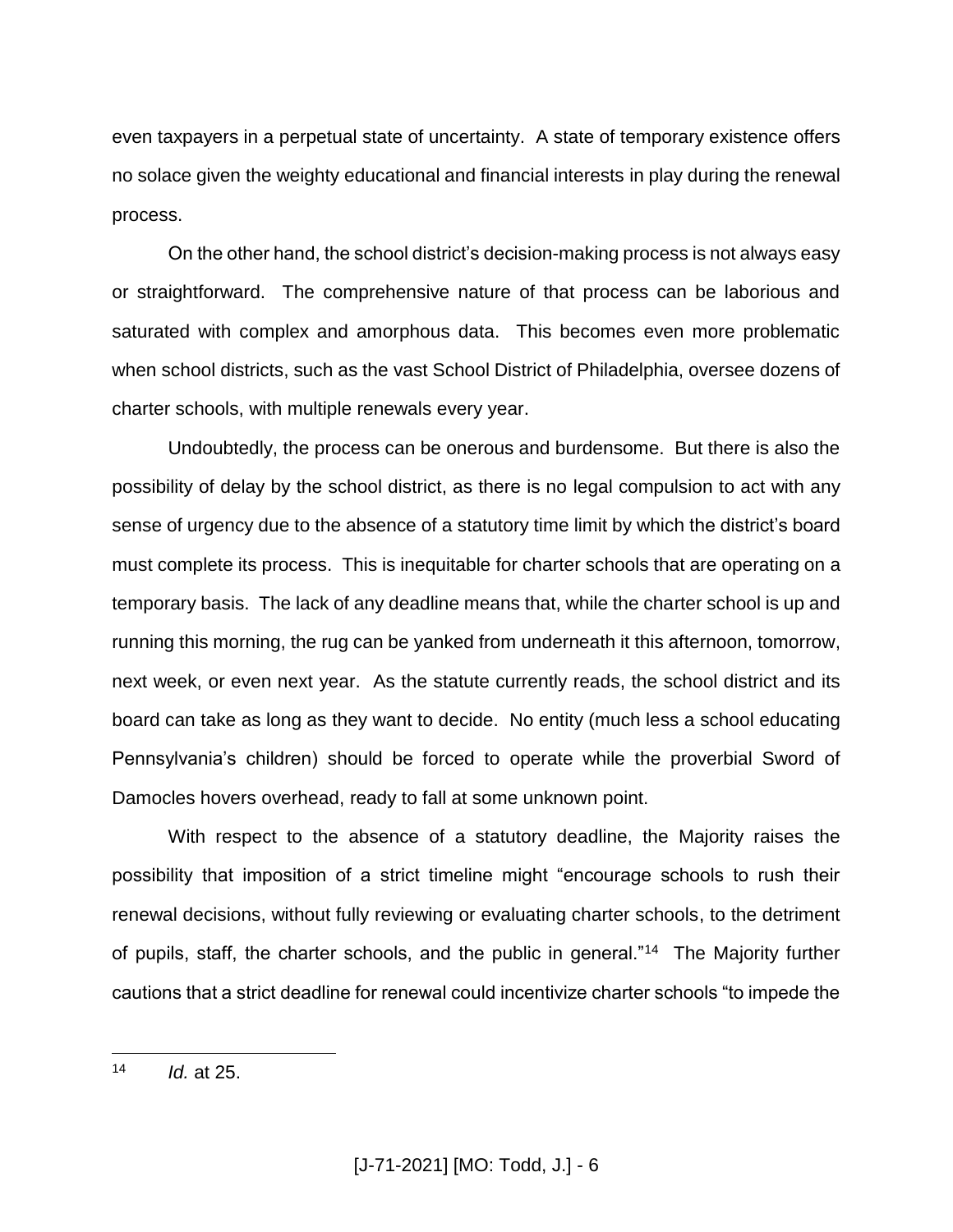review process and hinder school districts in fulfilling their statute-mandated functions so as to evade nonrenewal decisions and attain automatic renewal of their charters."<sup>15</sup> These are indeed valid concerns, further illustrating why we cannot interpret the statute to require that the decision be made by the time the initial charter expires. But that does not mean that there cannot, or should not, be some real and actual deadline after the charter expires by which the school district must act. It is both inequitable and absurd to tether school districts to no timeline whatsoever after the charter expires while the charter school is forced to operate on a temporary basis with all of the attendant uncertainty for the school, its teachers and staff, and its students.

The Charter School Law also reads as incomplete without a provision requiring each school district to provide meaningful notice of its progress in its renewal evaluation to the otherwise unaware charter school. As things stand, the charter schools must continue in the dark after the charter technically expires, the General Assembly having failed to mandate that the school district provide periodic notice of its progress so as, at a minimum, to allow the charter school to act, as best as possible, with the most current information.

In *Discovery*, we identified three significant omissions from the Charter School Law. This case presents at least two more. The lack of an end date for nonrenewal decisions and the lack of a meaningful notice obligation reflect legislative choices, however unfortunate and ill-considered they may be. It is the General Assembly's job to fill in statutory gaps, to resolve policy concerns such as those raised by the Majority, and to decide appropriate time limits as it sees fit. Our job is only to interpret the statute. We cannot rewrite it or improve it. We cannot add terms that simply aren't there. Today's Majority correctly interprets the Charter School Law and declines to add words that the

<sup>15</sup> <sup>15</sup> *Id.*